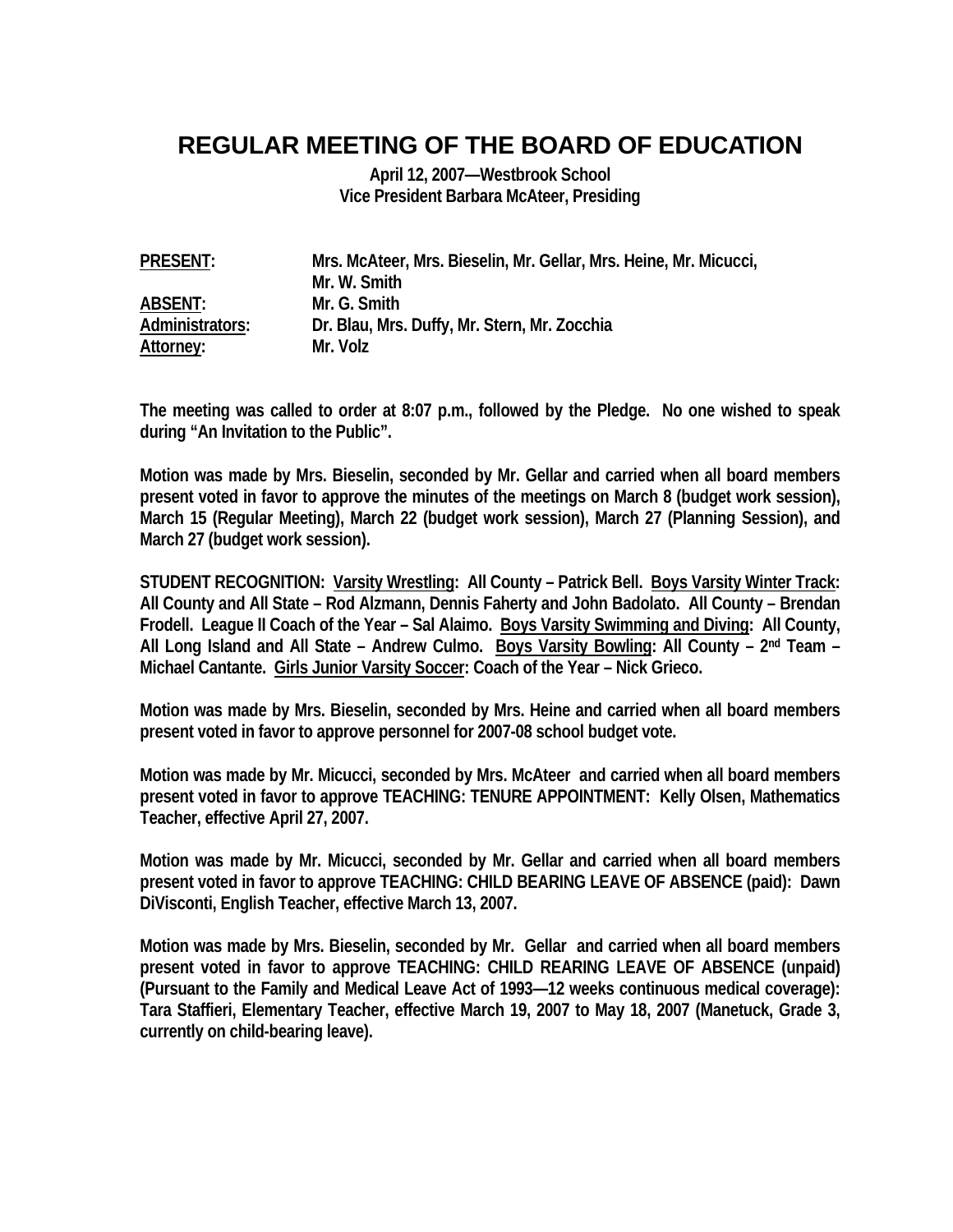**Page 2 Regular Meeting April 12, 2007** 

**Motion was made by Mrs. Bieselin, seconded by Mr. Micucci and carried when all board members present voted in favor to approve TEACHING: CHILD REARING LEAVE OF ABSENCE (unpaid): Anne Davis, Elementary Teacher, effective September 1, 2007 to June 30, 2008 (currently on CRL).** 

**Motion was made by Mrs. Bieselin, seconded by Mrs. Heine and carried when all board members present voted in favor to approve TEACHING: CHILD REARING LEAVE OF ABSENCE (unpaid): Jennifer Dellafranca, Elementary Teacher, effective September 1, 2007 to June 30, 2008 (currently on CRL).** 

**Motion was made by Mrs. Heine, seconded by Mrs. Bieselin and carried when all board members present voted in favor to approve TEACHING: CHILD REARING LEAVE OF ABSENCE (unpaid): Andrea DiVita, Elementary Teacher, effective September 1, 2007 to June 30, 2008 (currently on CRL).** 

**Motion was made by Mrs. Bieselin, seconded by Mrs. Heine and carried when all board members present voted in favor to approve TEACHING: CHILD REARING LEAVE OF ABSENCE (unpaid): David Morgan, Social Worker, effective September 1, 2007 to June 30, 2008 (currently on CRL).** 

**Motion was made by Mrs. Heine, seconded by Mr. Gellar and carried when all board members present voted in favor to approve TEACHING: CHILD REARING LEAVE OF ABSENCE (unpaid): Christine McCann, Special Education Teacher, effective September 1, 2007 to June 30, 2008 (currently on CRL).** 

**Motion was made by Mrs. Bieselin, seconded by Mr. Micucci and carried when all board members present voted in favor to approve TEACHING: RESIGNATION: Lori Zimmerman, Music Teacher, effective July 1, 2007.** 

**Motion was made by Mr. Gellar, seconded by Mrs. Bieselin and carried when all board members present voted in favor to approve CLASSIFIED CIVIL SERVICE: RESIGNATION: Debra Ninivaggi, Bus Matron, effective March 30, 2007 (Transportation Dept.).** 

**Motion was made by Mrs. Bieselin, seconded by Mr. Gellar and carried when all board members present voted in favor to approve CLASSIFIED CIVIL SERVICE: RESIGNATION: Michael Santerre, Custodial Worker I, effective March 16, 2007 (PJ Bellew School).** 

**Motion was made by Mrs. Heine, seconded by Mrs. Bieselin and carried when all board members present voted in favor to approve CLASSIFIED CIVIL SERVICE: SUBSTITUTE CUSTODIAN (\$9.75/HR): Christopher Rugen, effective March 1, 2007.** 

**Motion was made by Mr. Micucci, seconded by Mr. Gellar and carried when all board members present voted in favor to approve CLASSIFIED CIVIL SERVICE: CHANGE IN STATUS: Christopher Rugen, Custodial Worker I, effective March 19, 2007, Step 1 (Paul J. Bellew School; replacing M. Santerre who resigned; now probationary appointment).**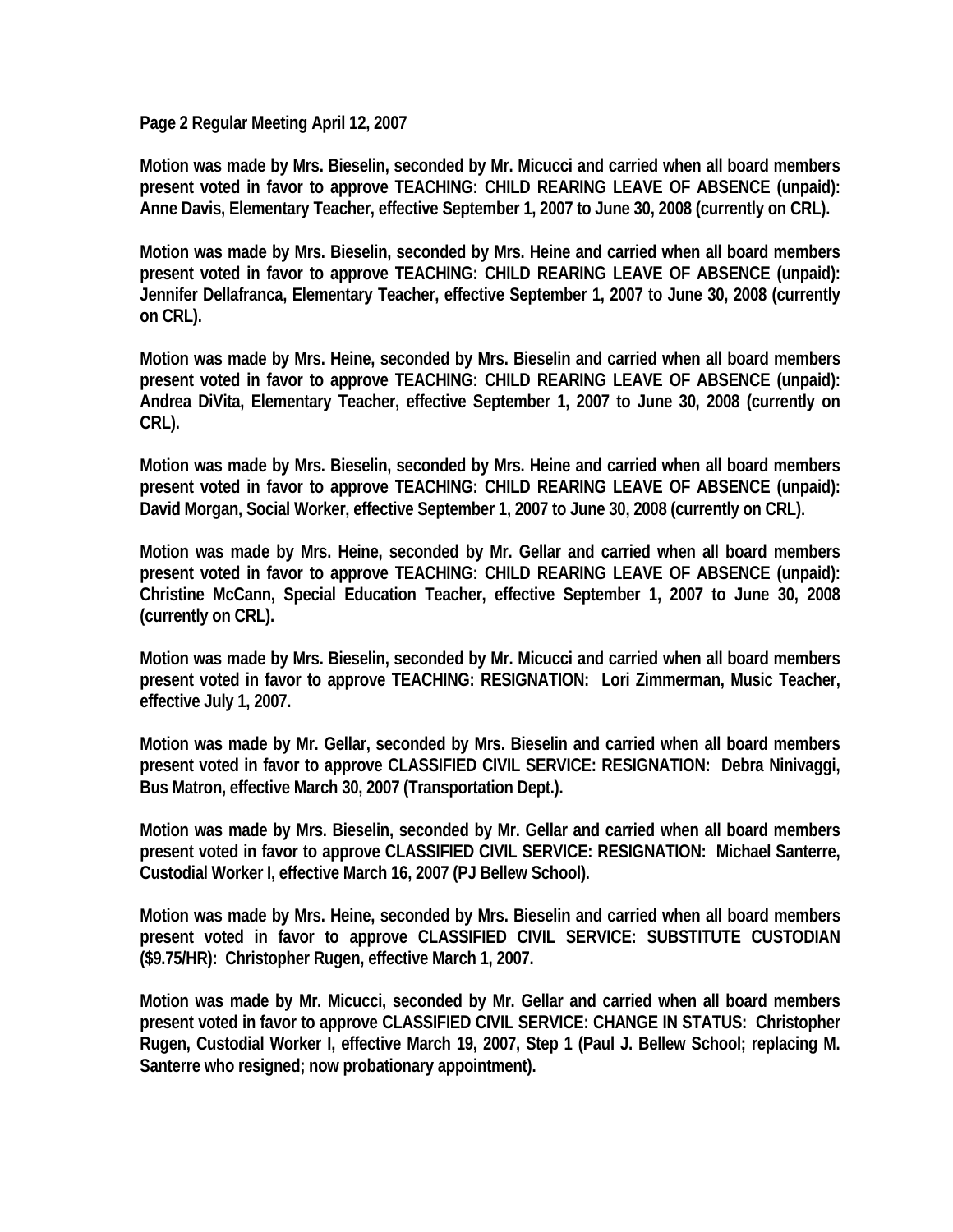**Page 3 Regular Meeting April 12, 2007** 

**Motion was made by Mr. Gellar, seconded by Mrs. Bieselin and carried when all board members present voted in favor to approve CLASSIFIED CIVIL SERVICE: SUBSTITUTE FOOD SERVICE WORKER (\$9.75/HR): Lisa Baynon, effective March 21, 2007.** 

**Motion was made by Mrs. Heine, seconded by Mr. Micucci and carried when all board members present voted in favor to approve OTHER: SUBSTITUTE TEACHERS (\$105 per diem): Charlotte Bongiorno, effective March 28, 2007; \*John Genova, effective March 28, 2007,** *student teacher***; Kristina Komsic, effective March 21, 2007; Jason Smith, effective March 26, 2007,** *student teacher;*  **Bernadette Weldon, effective March 29, 2007,** *student teacher;* **Madhiya Yunas, effective March 15, 2007.** 

**\*Conditional Pending Fingerprint clearance.** 

**The Finance Committee met 4/12, as reported on by Mrs. Heine. The committee accepted the warrants as presented by the district's internal auditor for submission to the Board. Buildings and Grounds, Policy, Public Relations, and Audit committees did not meet. Mrs. Bieselin reported on Committee on Special Education/Preschool Special Education recommendations, re: classification/placement/I.E.P. modifications of students as delineated: CSE ID# 5607, 6383, 6204, 6035, 5840, 6139, 4130, 6385, 6367, 5418, 4243, 6300; CPSE ID# 6375, 6393, 6101, 6170, 22615, 6337, 6190, 6379, 6394, 6253, 6362, 6334, 6365, 6208, 6037, 6377. Mr. Gellar reported on Legislative Action Committee which met on 3/27. Mrs. Bieselin reported on 3/29 meeting for Health and Wellness Committee.** 

**The Treasurer's Report for February was presented. General Fund beginning book balance \$32,850,416.89; ending book balance \$27,485,861.39.** 

**Motion was made by Mrs. Bieselin, seconded by Mr. Gellar and carried when all board members present voted in favor to approve budget transfers, as recommended by Finance Committee.** 

**Motion was made by Mrs. Bieselin, seconded by Mrs. Heine and carried when all board members present voted in favor to approve the following Health Service Contract with West Islip UFSD: South Huntington UFSD (L.I. School for the Gifted and St. Anthony's School) 36 students @ \$651.98 = \$23,128.81.** 

**Motion was made by Mr. Micucci, seconded by Mrs. Bieselin and carried when all board members present voted in favor to accept donation of \$22,352.90 from PAWS Foundation, with thanks.** 

**Motion was made by Mrs. Bieselin, seconded by Mr. Micucci and carried when all board members present voted in favor to approve the proposed 2007-08 budget in the amount of \$97,852,142, with a projected tax rate of 3.44%.** 

**NOTICES/REMINDERS: Monday, April 16, 2007: nominating petitions for Board trustee seats due at District Office by 5 PM. Monday, April 30, 2007: Budget available for residents. Tuesday, May 8, 2007: Public Budget Hearing and Voter Registration – Beach Street Auditorium at 7:30 PM.**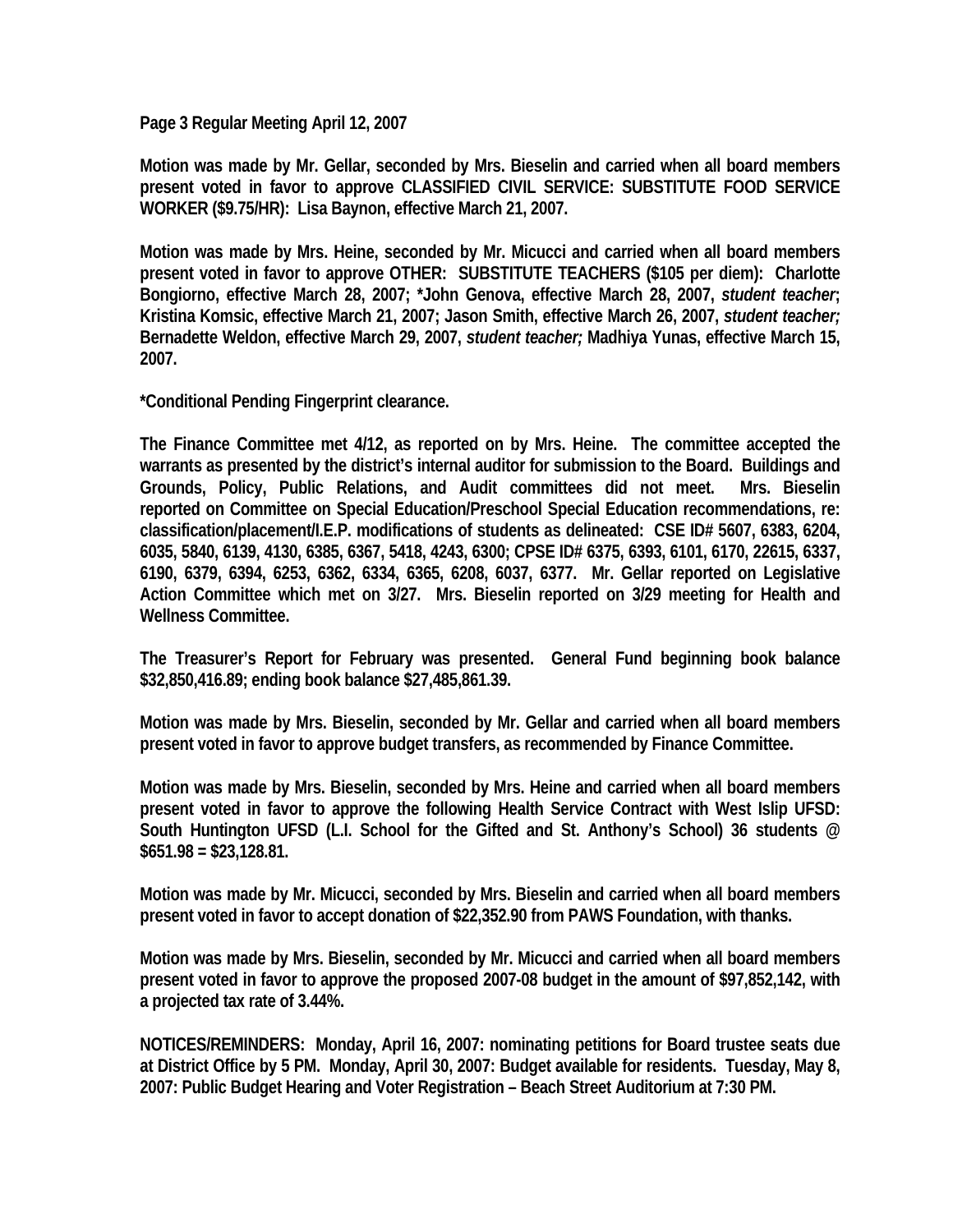**Page 4 Regular Meeting April 12, 2007** 

**OTHER ITEMS FOR BOARD MEMBERS INFORMATION: Mrs. Heine requested Dr. Blau to report back to the Board, when making budget presentations throughout the district, on attendance and questions that are asked at these presentations.** 

**No one wished to speak during an "Invitation to the Public".** 

**Motion was made by Mr. Gellar, seconded by Mrs. Bieselin and carried when all board members present voted in favor to adjourn to Executive Session at 8:45 PM, for the purpose of discussing personnel, negotiations and/or litigation.** 

**Meeting reconvened at 11:42 PM, on motion made by Mr. Gellar, seconded by Mr. Micucci and carried when all board members present voted in favor.** 

**Motion was made by Mr. W. Smith, seconded by Mrs. Heine and carried when all board members present voted in favor to approve residency request/student attendance zone, for Captree School student named in Executive Session, for 2007-08 school year.** 

**Motion was made by Mrs. Heine, seconded by Mr. Micucci and carried when all board members present voted in favor to approve a fourth year of probationary status for Thomas Vitti and Linda Tong.** 

**Meeting adjourned at 11:45 PM on motion made by Mr. Gellar, seconded by Mrs. Bieselin and carried when all board members present voted in favor.** 

 **Respectfully submitted by** 

 **Carolyn J. Cross District Clerk** 

**All correspondence, reports or related materials referred to in these minutes are on file in the District Office.**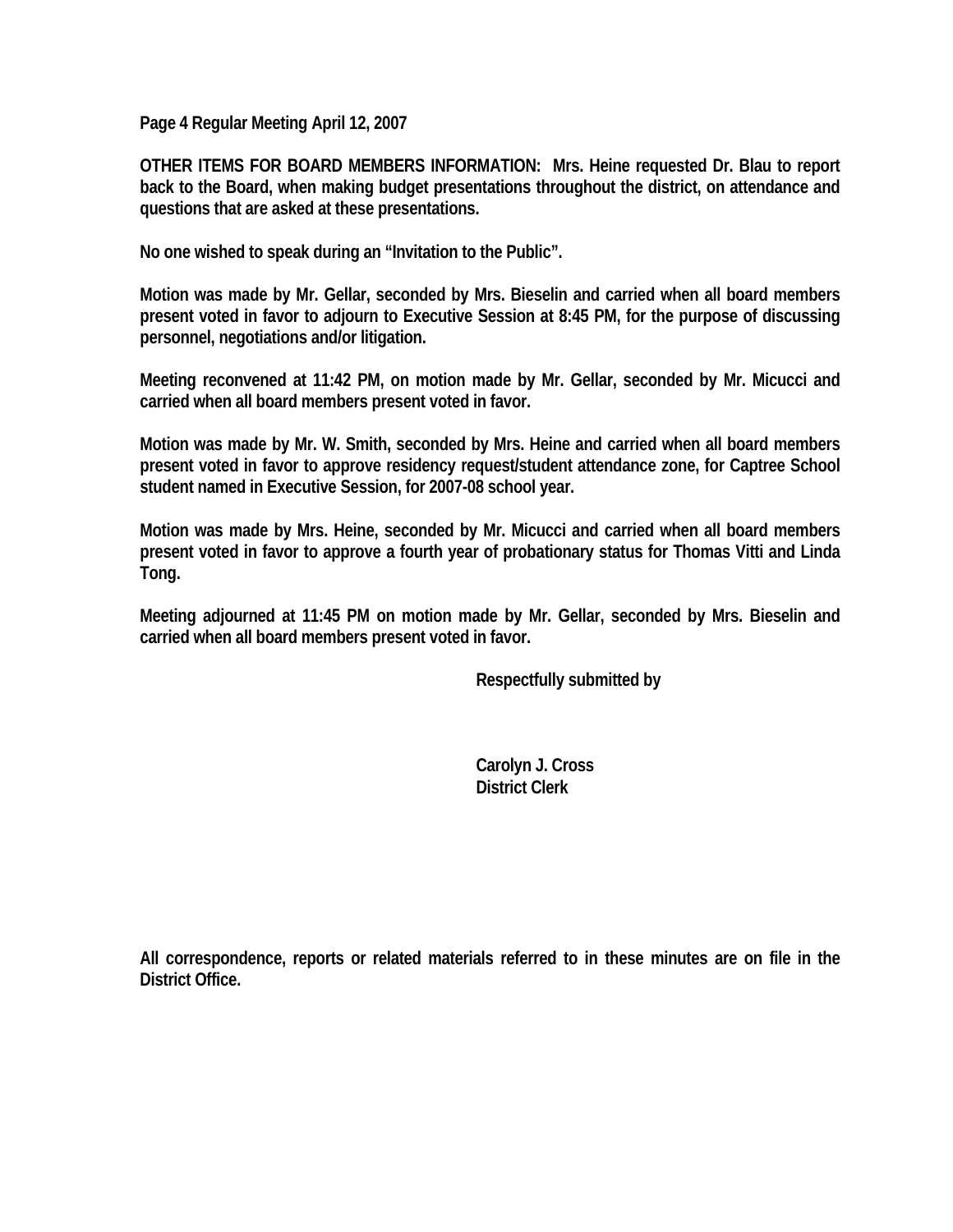## **SPECIAL MEETING OF THE BOARD OF EDUCATION April 25, 2007—District Office President George Smith, Presiding**

**PRESENT: Mr. G. Smith, Mrs. McAteer, Mrs. Bieselin, Mr. Gellar, Mrs. Heine, Mr. Micucci, Mr. W. Smith Administrators: Dr. Blau, Mrs. Duffy, Mr. Stern, Mr. Zocchia** 

**The meeting was called to order at 7:31 PM, followed by the Pledge.** 

**Motion was made by Mrs. McAteer, seconded by Mrs. Bieselin and carried when all board members present voted in favor, except Mrs. Heine who was opposed, and Mr. W. Smith, who abstained, to approve resolution to approve the BOCES 2007-08 Administrative Budget.** 

**Motion was made by Mrs. McAteer, seconded by Mrs. Heine and carried when all board members present voted in favor, except Mr. W. Smith who abstained, to cast vote for five (5) candidates for the BOCES Board: William Hsiang, Riverhead School District; Lisa Israel, Greenport School District; Fred Langstaff, Sayville School District; Sandra Townsend, Central Islip School District; John Wyche, Bridgehampton School District.** 

**Motion was made by Mrs. McAteer, seconded by Mrs. Bieselin and carried when all board members present voted in favor to approve resolution for Valedictorian Luncheon, with regard to cost of luncheon for valedictorian and parents, High School principal and guidance counselor, and Superintendent of Schools.** 

**Motion was made by Mrs. Heine, seconded by Mrs. Bieselin and carried when all board members present voted in favor to approve resolution for Algebra, Geometry and Algebra 2/Trigonometry:** 

 **WHEREAS, New York State will be offering a new sequence in Mathematics that will include Integrated Algebra, Geometry and Algebra 2/Trigonometry, and WHEREAS, New York State does not yet have examinations for each of these courses, and WHEREAS, representatives of the New York State Education Department have informed school districts of their intention to recommend a post-equating model for test development, and WHEREAS, the consequence for students is that the results of student performance will not be available until late in the summer, long past the opportunity for students who fail to enroll in a summer preparatory course and sit for a second administration of the Regents in August, and WHEREAS, the students who fail in June will now have to enroll in fall semester courses that prepare them to take the January administration of the Algebra Regents examination, and WHEREAS, most, if not all of these students will be barred from enrolling in Geometry in September, and WHEREAS, most if not all of these students will consequently be denied access to opportunities for higher level math which otherwise might have been available had they the opportunity to take and pass an August administration of the Integrated Algebra Regents. BE IT RESOLVED, that the West Islip Union Free School District strongly urges that the Board of Regents adopt a pre-equating test development model which will permit students to get the results of their Regents examination with enough time**